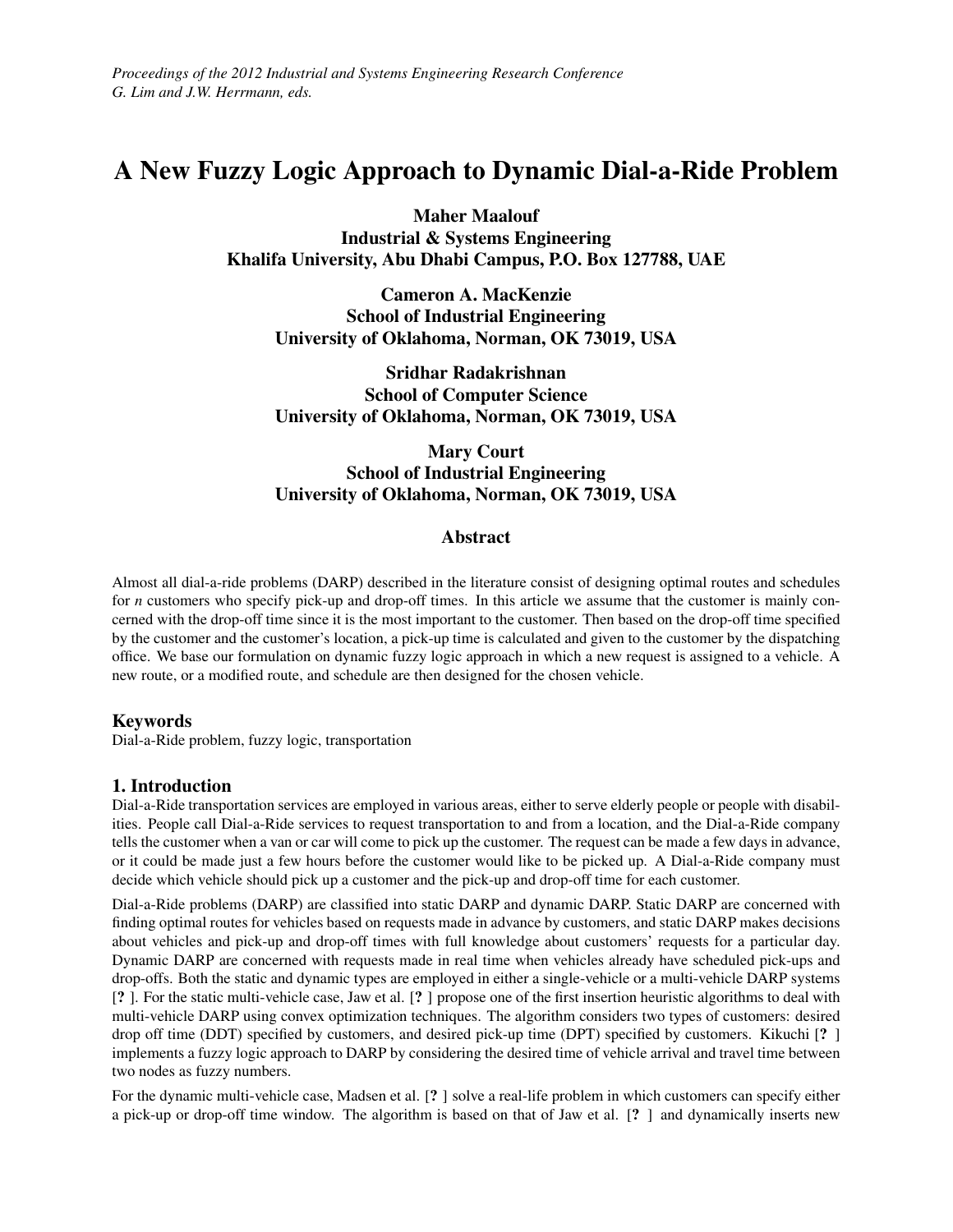### *Maalouf et al.*

requests into vehicle routes. Colorni and Righni [? ] consider solving an objective function consisting of maximizing the number of customers served, optimizing the perceived service level, and minimizing the total distance traveled by the vehicles. Teodorovic and Radivojevic [? ] use fuzzy logic to minimize the total traveling distance, vehicle waiting times, and passenger ride times by developing two approximating algorithms, one for vehicle selection and the other for the optimal insertion of DDT. Fuzzy numbers express the uncertainty involved in picking up and dropping off customers. Fuzzy logic provides an easy way to determine which vehicle is optimal for picking up a customer that reflects the realities of how dispatchers naturally think about the problem.

In this paper, we present FDARP, a dynamic fuzzy logic algorithm for DARP, similar to the one proposed by Teodorovic and Radivojevic [? ]. Unlike the one proposed by Teodorovic and Radivojevic [? ], the FDARP in this paper assumes that customers are mainly concerned with the drop-off time instead of the pick-up time. and hence the system specifies the pick-up time. Section 2 states the problem and Section 3 describes the algorithm. Details of the method and results are presented in Section 4. The conclusion is stated in Section 5.

## 2. Problem Statement

The dynamic Dial-a-Ride system for which FDARP is designed assumes that customers specify DDT. These customers rely on the Dial-a-Ride company to provide them with the best possible pick-up time. Although the customer-provided DDT may be exact, the FDARP algorithm assumes the customer has preferences such as the earliest drop off time (EDT), desired drop off time (DDT), and latest drop off time (LDT).

In a dynamic algorithm, vehicles already have assigned routes for picking up and dropping off customers. The fundamental problem is to assign a vehicle for the new request and indicate the pick-up time for the customer. In addition to satisfying the customer's request by dropping the customer off before his or her DDT, the algorithm minimizes the time the customer spends in the vehicle (dwell time) and the distance traveled by a vehicle. We assume that all vehicles originate from one depot and that all vehicles have the same capacity and are of the same type. Once a request is assigned, it is never modified.

Given a list of *N* customers, each specifying  $EDT_i$ ,  $DDT_i$ , and  $LDT_i$  ( $i = 1, 2...N$ ), the following relations should hold when determining the actual drop-off time,  $ADT_i$ , and the actual pick-up time,  $APT_i$ :

$$
EDT_i < ADT_i < LDT_i \tag{1}
$$

<span id="page-1-2"></span><span id="page-1-1"></span><span id="page-1-0"></span>
$$
EPT_i < APT_i < LPT_i
$$
 (2)

$$
ADT_i - DRT_i \ge APT_i \tag{3}
$$

<span id="page-1-3"></span>
$$
EDT_i - DRT_i \le EPT_i \tag{4}
$$

$$
LDT_i - DRT_i \ge LPT_i \tag{5}
$$

<span id="page-1-5"></span><span id="page-1-4"></span>
$$
LDT_i - EPT_i \le MRT_i \tag{6}
$$

Relation [\(1\)](#page-1-0) indicates that the actual drop-off time falls between the earliest drop-off time and the latest drop-off time. Similarly, relation [\(2\)](#page-1-1) indicates that the actual pick-up time  $(APT_i)$  falls between the earliest pickup time  $(EPT_i)$  and the latest pick-up time  $(LPT_i)$ . Relation [\(3\)](#page-1-2) indicates that the actual drop-off time minus the direct ride time  $(PRT_i)$  is greater than or equal to the actual pick-up time. The direct ride time is the time it takes to go directly from picking up the customer to dropping him or her off at the desired location. Relation [\(4\)](#page-1-3) requires that the earliest drop-off time minus the direct ride time cannot be greater than the earliest pick up time. This ensures that the customer will not arrive before his or her earliest drop-off time. Relation [\(5\)](#page-1-4) requires that the latest drop-off time minus the direct ride time cannot be less than the latest pick up time to ensure that the customer does not arrive after his or her latest drop-off time. Finally, relation [\(6\)](#page-1-5) states that the latest drop-off time minus the earliest pick-up time  $(EPT_i)$  must be no greater than the maximum ride time (*MRTi*). The maximum ride time is the maximum amount of time a customer will stay in a vehicle, which could be another preference given by the customer or a fixed constraint in the FDARP algorithm. Figure [1](#page-2-0) depicts graphically what the above relations show mathematically.

MAHER – YOU MIGHT NOT LIKE WHAT I DID TO THESE RELATIONS. YOU CAN PUT THEM BACK TO WHAT YOU HAD ALTHOUGH I WOULD SUGGEST THAT THE NEW RELATION 3 REMAINS. IF YOU DO LIKE THE CHANGES, FIGURE 1 SHOULD BE CHANGED TO REFLECT IT OR DELETED.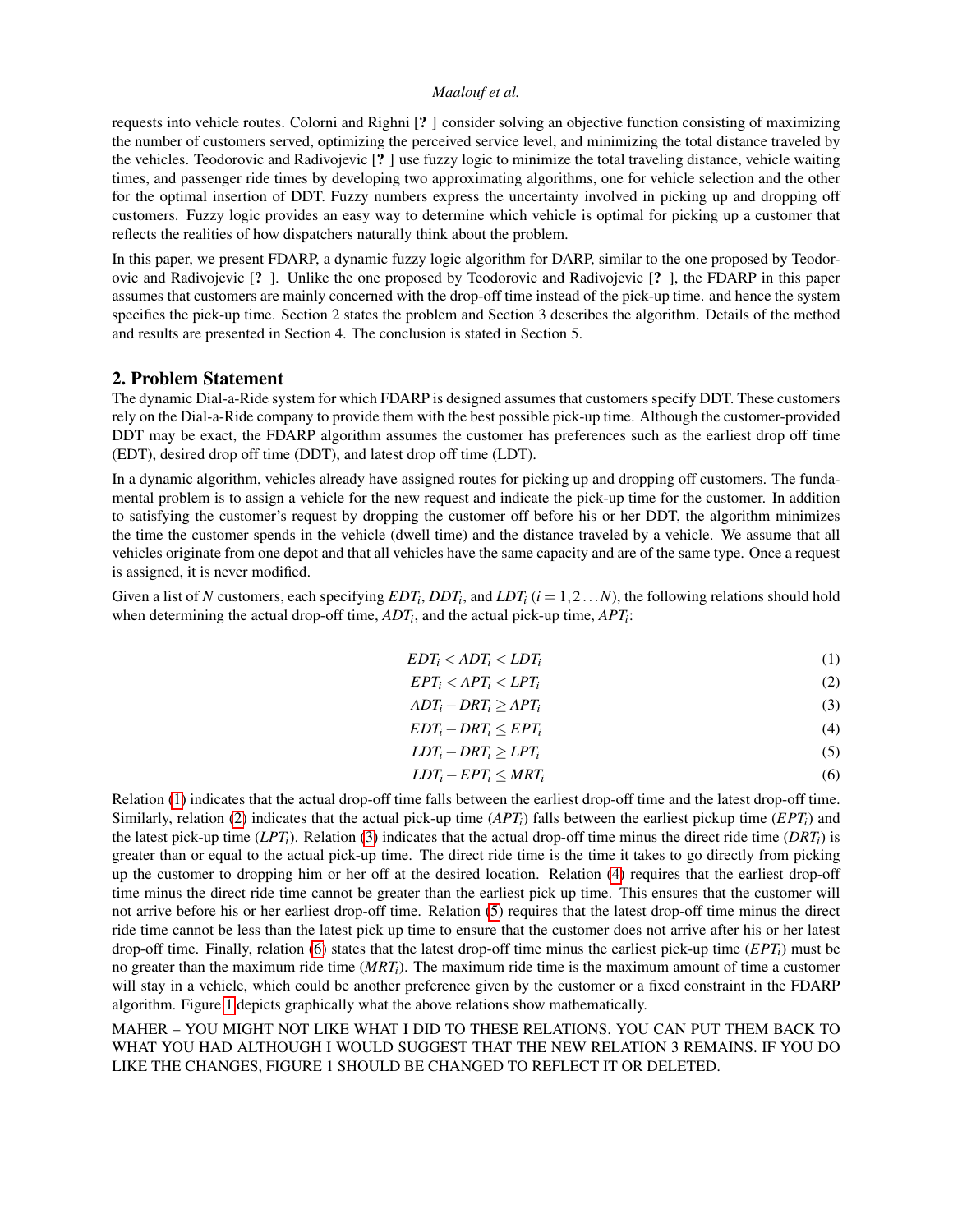

<span id="page-2-0"></span>

Figure 1: Time windows for the *i th* passenger.

## 3. Proposed Solution

As mentioned earlier, Teodorovic and Radivojevic [? ] solve a dynamic DARP using fuzzy logic with two approximate reasoning algorithms, one for vehicle selection, and the other for the optimal insertion of *DDT*. Their approximating algorithms are aimed at customers with a specified pick-up time, *DPT*. Unlike their algorithm, the proposed algorithm for this paper is designed for customers with a specified drop-off time, *DDT*. While Teodorovic and Radivojevic [? ] choose fuzzy logic due to the uncertain nature of the problem, we believe more emphasis should be given to *DDT*. Customers are usually more concerned with the drop-off time than with the pick-up time.

The methodology in this paper consists of two parts. A request for a Dial-a-Ride is made. In the first part, an algorithm determines the best pick-up and drop-off time for each vehicle in the fleet. Certain operational constraints must be satisfied, including vehicle capacity, the maximum ride time, and the customer's drop-off time. After a pick-up and drop-off time for the request is determined for each vehicle, an optimization algorithm in the second part based on fuzzy logic determines the best vehicle to satisfy the customer's request. The optimization algorithm seeks to minimize both the amount of time a customer stays in the vehicle and the distance traveled by the vehicle.

#### 3.1 Part 1: Pick-up and Drop-off Times for Each Vehicle

<span id="page-2-1"></span>The first step determines the best time that each of the *M* vehicles in the fleet can pick up and drop off customer *i*, who has specified  $DDT_i$ ,  $EDT_i$ , and  $LDT_i$ . Following the example of Teodorovic and Radivojevic [? ], we model these three numbers as a single triangular fuzzy number, such that  $DDT_i = (EDT_i, DDT_i, LDT_i)$  as shown in Figure [2.](#page-2-1)



Figure 2: Desired drop-off time represented as a triangular fuzzy number.

FDARP sorts all pick-up or drop-off times for a given vehicle in ascending order. Since *DDT<sup>i</sup>* is the input to FDARP, the insertion of the drop-off node *i* <sup>−</sup> occurs before the insertion of pick-up node *i* <sup>+</sup>. A non-trivial problem emerges when these two nodes must be separated by another node, where each node represents a stop for a vehicle.

The FDARP algorithm for this first part is outlined in Algorithm 1. The following constraints must be satisfied for the actual drop-off time *ADT<sup>i</sup>* :

<span id="page-2-3"></span><span id="page-2-2"></span>
$$
AA_e + TT_{ei^-} \le ADT_i,\tag{7}
$$

$$
ADT_i + TT_{i^-f} \le AA_f,\tag{8}
$$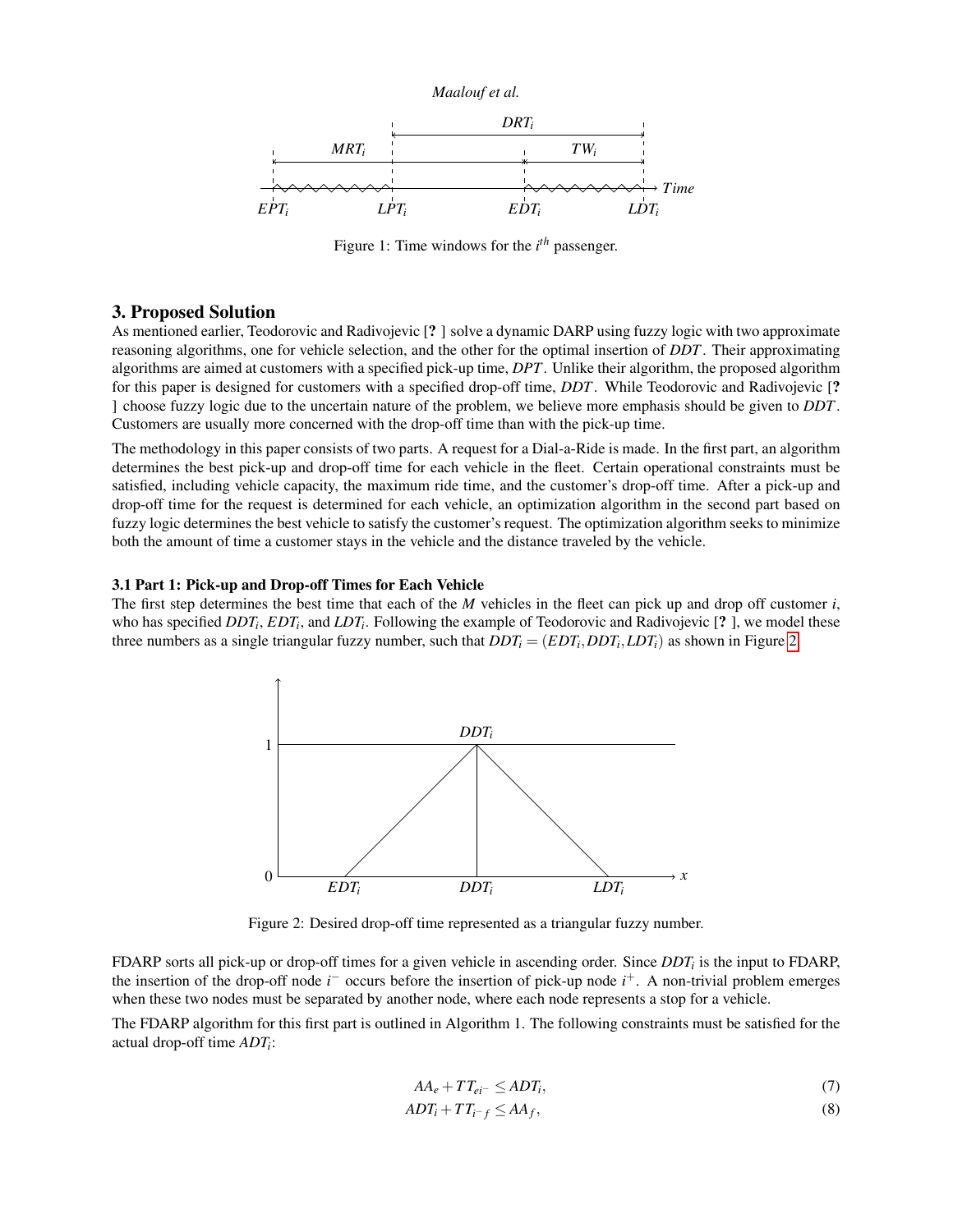#### *Maalouf et al.*

where  $AA_e$  is the actual arrival time at node *e* (the node that precedes the drop-off node of customer *i*),  $TT_{ei^-}$  is the travel time from node *e* to node *i*−, *T Ti*<sup>−</sup> *<sup>f</sup>* is the travel time from node *i*− to node *f* (the node that succeeds the drop-off node of customer  $i$ ), and  $AA_f$  is the actual arrival time at node  $f$ . These numbers can also be expressed as fuzzy numbers, and we use the fuzzy arithmetic methods described by Kaufmann and Gupta [? ] to ensure that these operational constraints are satisfied.

Algorithm 1: Algorithm to determine pick-up and drop-off time for customer *i*

Data: *M*,*DDT<sup>i</sup>* Result: dwdis begin for  $j \leftarrow 1$  to  $M$  do node  $e =$  stop immediately preceding  $i^$ node  $f =$  stop immediately succeeding  $i^$ while *drop-off time j unassigned* do if  $TT_{ei^-} + TT_{i^-f} < AA_f - AA_e$  then drop-off time  $j = min(DDT_i, AA_f - TT_{i^-f})$ if  $TT_{ei^+} + TT_{i^+i^-} + TT_{i^-f} < AA_f - AA_e$  then  $\text{pick-up time}_j = \text{drop-off time}_j - T T_{i^+i^-}$ else node  $\ell$  =node  $e$ node  $k =$  node preceding  $\ell$ while *pick-up time j unassigned* do if  $TT_{ki^+} + TT_{i^+\ell} < AA_\ell - AA_k$  then pick-up time *j* =  $AA_{\ell} - TT_{i^+ \ell}$ else node  $\ell$  =node  $k$ node  $k =$  node preceding  $\ell$ else node *f* =node *e* node  $e$  = node preceding  $f$ max dwell time = max(pick-up time  $_i$  for all *M* vehicles) min dwell time = min(pick-up time  $_j$  for all *M* vehicles) max distance = maximum additional distance a vehicle travels to pick up and drop off customer *i* min distance = minimum additional distance a vehicle travels to pick up and drop off customer *i*  $dw_j$  = function of pick-up time<sub>j</sub>, min dwell time, and max dwell time; dwell score closer to 1 indicates that passenger's dwell time is small  $dis_j =$  (additional distance vehicle j travels to pick-up and drop-off customer *i* - min distance) / (max distance - min distance)

Ideally,  $ADT_i = DDT_i$ . If  $ADT_i = DDT_i$  violates Equation [\(7\)](#page-2-2) or [\(8\)](#page-2-3), the operator can change  $ADT_i$  to an earlier time. The actual drop-off time may need to be readjusted so that the customer is picked up before the current node *e*. If this occurs, the current node *e* becomes node *f* and the new node *e* immediately precedes the current node *e*.

After *ADT<sub>i</sub>* is determined, the next step is the insertion of node  $i^+$ , whcih requires the calculation of the actual pick-up time *APT<sup>i</sup>* :

<span id="page-3-1"></span><span id="page-3-0"></span>
$$
AA_k + TT_{ki^+} \leq APT_i,
$$
\n(9)

$$
APT_i + TT_{i^+ \ell} \le AA_\ell, \tag{10}
$$

where  $AA_k$  is the actual arrival time at node  $k$  (the node preceding the pick-up node of customer *i*),  $TT_{ki^+}$  is the travel time from node *k* to node  $i^+$ ,  $TT_{i^+ \ell}$  is the travel time from node  $i^+$  to node  $\ell$  (the node that succeeds the pick-up node of customer *i*), and  $AA_\ell$  is the actual arrival time at node  $\ell$ .

The FDARP algorithm first assigns  $APT_i = ADT_i - DRT_i$ . If this assignment violates Equation [\(9\)](#page-3-0) or [\(10\)](#page-3-1), FDARP moves node *i*<sup>+</sup> to an earlier time, up to the maximum ride time *MRT<sub>i</sub>* (Figure [3\)](#page-4-0). Regardless of whether a feasible solution is found for vehicle *j*, FDARP tries to find a drop-off and pick-up time for customer *i* for vehicle  $j + 1$ .

FDARP calculates a dwell score and a distance score for each of the *M* vehicles. Both scores are function of the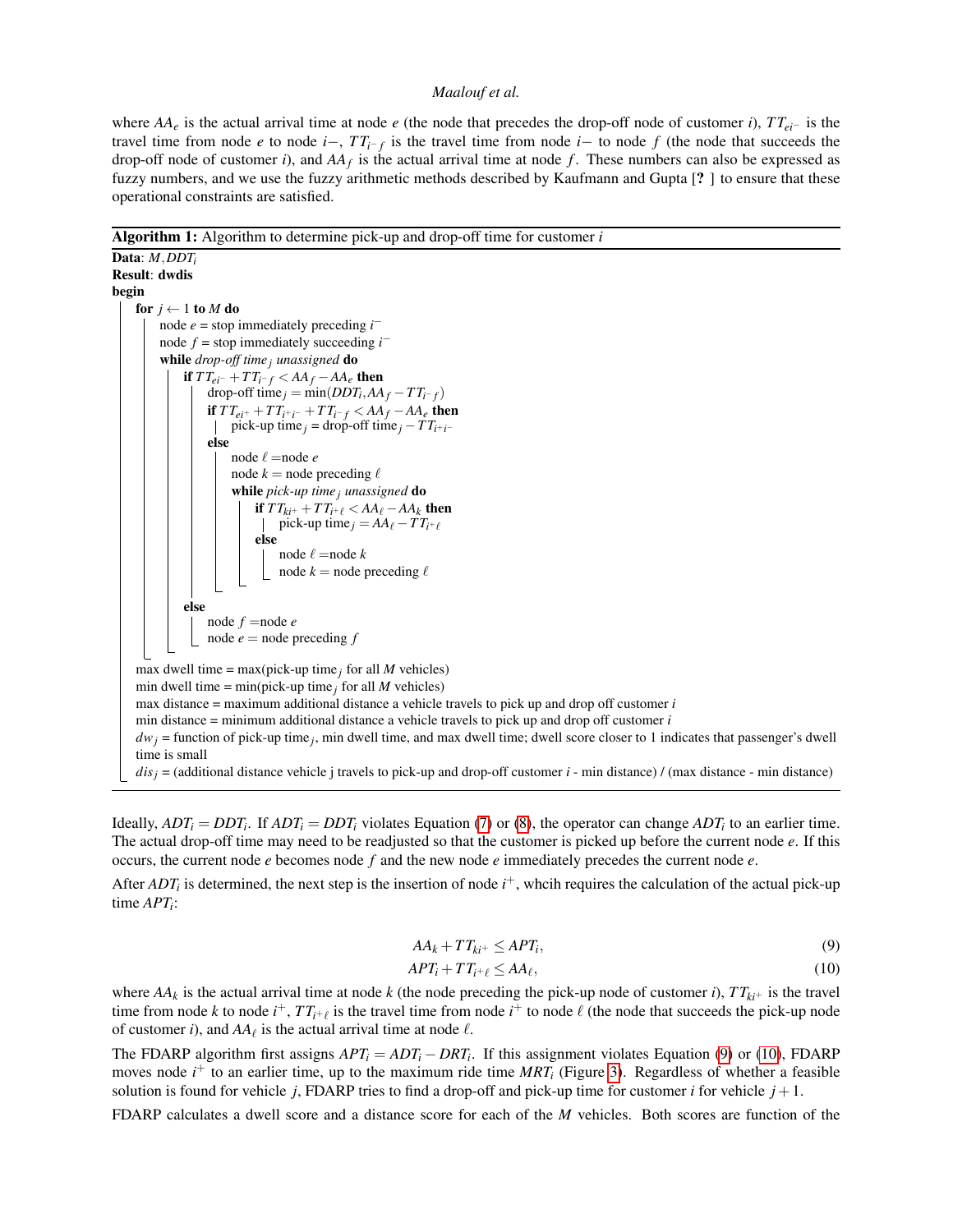<span id="page-4-0"></span>

Figure 3: Assignment of new a request *i* to a route of a vehicle *j*.

assigned  $ADT_i$  and  $APT_i$  for each vehicle. The dwell score ranges between 0 to 1 and is based on the length of time the customer spends in vehicle *j*. If the time spent in vehicle *j* is close to *DRT<sup>i</sup>* , the dwell score is near 1. The distance score also ranges between 0 and 1 and is based on the distance vehicle *j* travels. The shorter the distance vehicle *j* travels, the closer the distance score is to 0. The first part ends by returning two vectors of length *M*: dw, a vector of dwell scores, and dis, a vector of distance scores.

#### 3.2 Part 2: Selecting the Best Vehicle

Once feasible insertions for nodes *i*<sup>−</sup> and *i*<sup>+</sup> are found, FDARP uses a fuzzy optimization approximating algorithm to select the optimal feasible solution. In addition, instead of using two approximate reasoning algorithms in the optimization step, only one fuzzy approximate reasoning algorithm is needed. In other words, the optimization step determines the choice of the vehicle for which the total time detour of the previously assigned passengers is minimum. Algorithm 2 describes the rules used to achieve this objective. I'M NOT SURE THIS IS TRUE OR EVEN REALLY WHAT IT MEANS – MAYBE DELETE??

Depending on *dis<sup>j</sup>* , the additional distance traveled by vehicle *j* (Figure [4\)](#page-5-0), and *dw<sup>j</sup>* , the travel time of the customer (Figure [5\)](#page-6-0), a greater or lesser preference (Figure [6\)](#page-6-1) would be placed on vehicle *j* to pick up and drop off customer *i*. According to Algorithm 2, the time to pick up and the dwell time can be considered as fuzzy variables with values ranging between "small", "medium", or "large". Converging scales enable these linguistic terms to be converted into triangular fuzzy numbers, which in turn convert into crisp scores.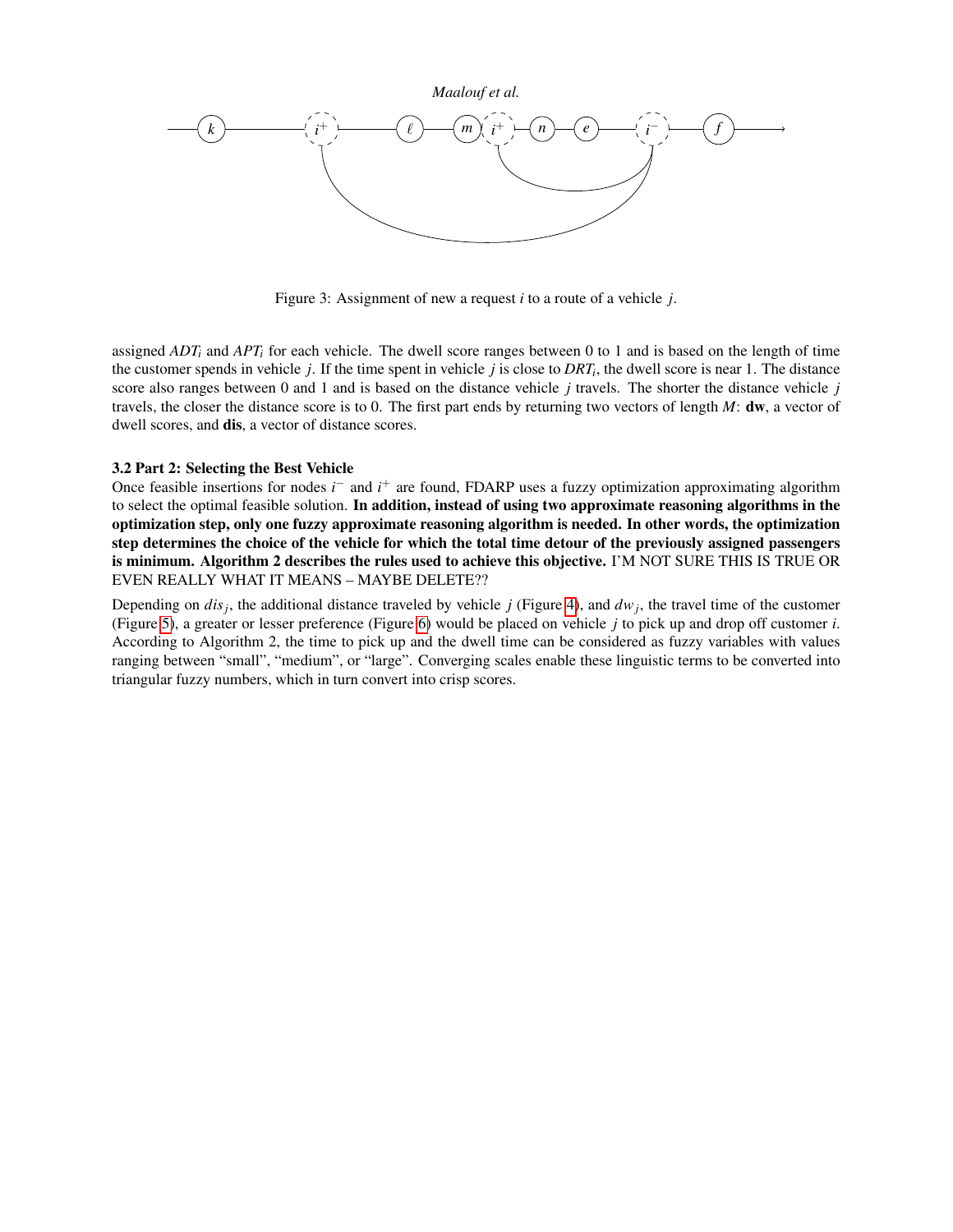```
Maalouf et al.
```

| Algorithm 2: Fuzzy rules for choosing optimum vehicle                                                                                     |
|-------------------------------------------------------------------------------------------------------------------------------------------|
| Data: dwdis                                                                                                                               |
| Result: Optimal vehicle choice                                                                                                            |
| begin                                                                                                                                     |
| <b>if</b> Time to pick-up additional passenger is SMALL and additional passenger's dwell time is SMALL then<br>Preference is VERY STRONG  |
| else                                                                                                                                      |
| <b>if</b> Time to pick-up additional passenger is SMALL and additional passenger's dwell time is MEDIUM then<br>Preference is STRONG      |
| else                                                                                                                                      |
| <b>if</b> Distance to pick-up additional passenger is SMALL and additional passenger's dwell time is BIG then<br>Preference is STRONG     |
| else                                                                                                                                      |
| <b>if</b> Distance to pick-up additional passenger is MEDIUM and additional passenger's dwell time is SMALL then<br>Preference is MEDIUM  |
| else                                                                                                                                      |
| <b>if</b> Distance to pick-up additional passenger is MEDIUM and additional passenger's dwell time is MEDIUM then<br>Preference is MEDIUM |
| else                                                                                                                                      |
| <b>if</b> Distance to pick-up additional passenger is MEDIUM and additional passenger's dwell time is BIG then<br>Preference is WEAK      |
| else                                                                                                                                      |
| <b>if</b> Distance to pick-up additional passenger is BIG and additional passenger's dwell time is SMALL then<br>Preference is WEAK       |
| else                                                                                                                                      |
| <b>if</b> Distance to pick-up additional passenger is BIG and additional passenger's dwell time is MEDIUM then<br>Preference is VERY WEAK |

else

<span id="page-5-0"></span>if *Distance to pick-up additional passenger is BIG and additional passengers' dwell time is BIG* then  $\mathcal{L}$  Preference is VERY WEAK



Figure 4: Triangular fuzzy number representing the time to pickup a new passenger.

## 4. Numerical Example

The developed algorithms above were tested using two different simulations for a single day. Both simulations start with a completely empty system. Customers call one at a time with a  $DDT_i$ ,  $EDT_i$ , and  $LDT_i$  and the algorithms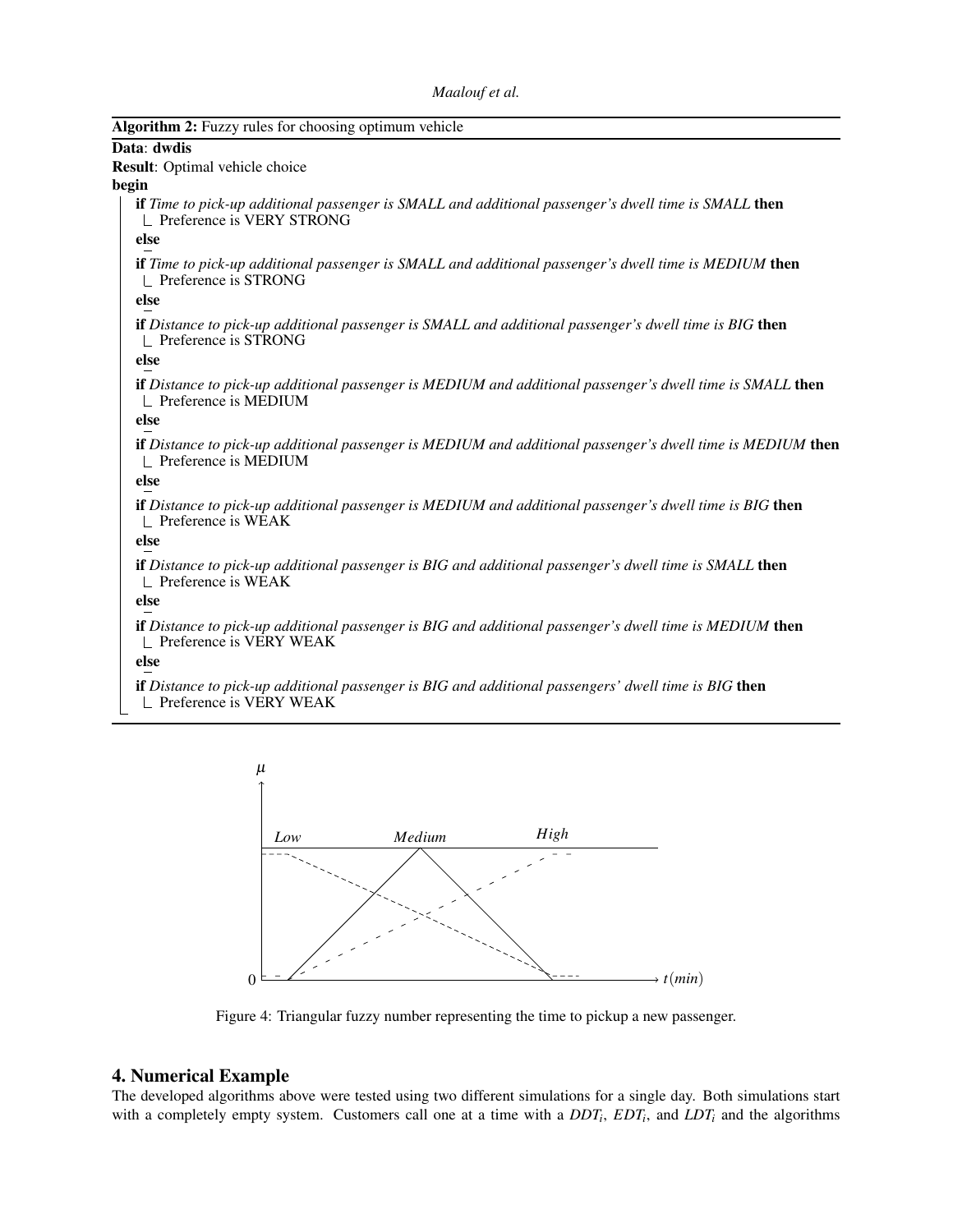<span id="page-6-0"></span>

<span id="page-6-1"></span>Figure 5: Triangular fuzzy number representing the dwell time of the new passenger.



Figure 6: Preference strength to assign a new request to a certain vehicle.

determine the optimal vehicle to pick up and drop off customer *i*. Each *DDT<sup>i</sup>* is randomly generated from a uniform distribution between 8 AM and 10 PM and  $EDT_i = DDT_i - 10$  min and  $LDT_i = DDT_i + 10$  min. Each customer is willing to spend an additional 15 minutes in the vehicle beyond *DRT<sup>i</sup>* , the time it takes to go directly from picking the customer up to dropping him or her off. Each customer is also willing to be dropped off at most 20 minutes before

<span id="page-6-2"></span>In the first simulation, the Dial-a-Ride company has a fleet of six vehicles, and 100 customers request a ride. Table [1](#page-6-2) displays the results of this simulation.

| Table 1: Results for simulation with six vehicles               |                          |  |
|-----------------------------------------------------------------|--------------------------|--|
| Customers rejected because constraints not met for all vehicles | 100                      |  |
| Average number of minutes customer is early at destination      |                          |  |
| Average time customer spends in vehicle                         | $27.14 \text{ min}$      |  |
| Average distance traveled by each vehicle                       | 239.93 miles in 14 hours |  |

In the second simulation, the company has a fleet of 30 vehicles, and 900 customers request a ride. Table [2](#page-7-0) displays the results of this simulation with a larger fleet of vehicles.

5. Conclusion 6. Acknowledgment References